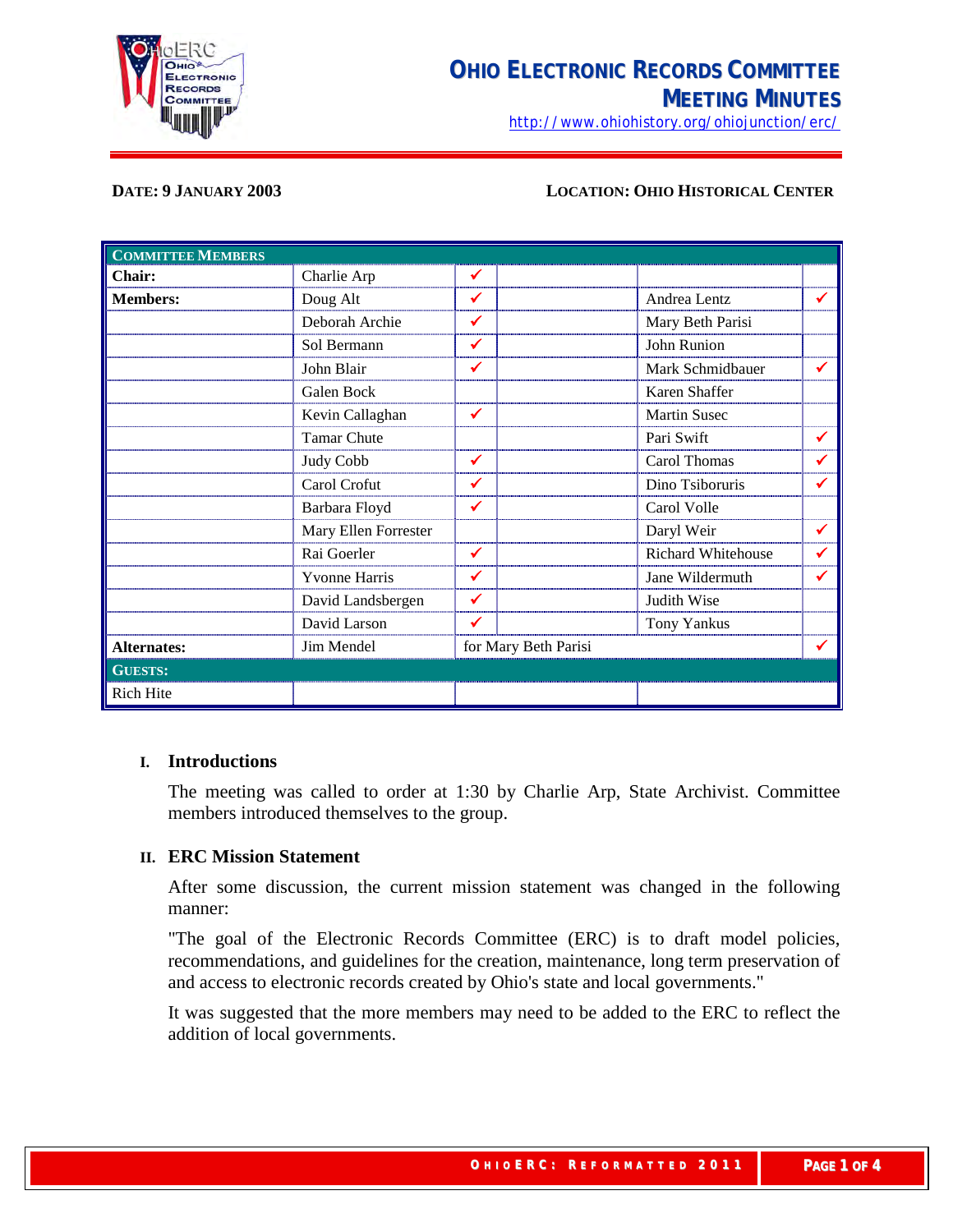

# **III. Membership**

Arp recently received an ERC membership application from a vendor prompting him to ask the Committee to consider whether opening membership up to vendors would be beneficial or detrimental to the Committee. A majority of the Committee agreed that while vendor input and expertise could be important at times, vendors as committee members was not favored for the following reasons including:

- A vote by a vendor in favor of a policy could taint the policy by appearing to push the vendor's agenda
- Use of meeting time to promote product
- Push for platform meeting vendor's agenda

The membership committee was assigned the task of devising a "non-voting" member status for vendors.

Arp also agreed to research whether ERC meetings fall under the Open Meetings Act of the Ohio Revised Code.

# **IV. Report on Web-site Statistics**

Swift reported on ERC website statistics for the 2002 calendar year. Included in the report were statistics for the ERC Homepage, all guidelines/final documents, and any subcommittee that was active during 2002. The statistics remained similar to those of 2001. The ERC Homepage is estimated to have had over 10,000 hits in 2002.

# **V. Survey on Effectiveness of ERC Publications**

In an attempt to determine how effective the ERC and its guidelines have been in Ohio, David Larson proposed surveying 25 Executive Branch agencies about their electronic records management practices. A draft of the survey was passed out at the meeting and members were ask to email Arp with their comments on the proposed questions. Issues brought up during the meeting included:

- What positions within the agencies will be surveyed?
- Will there be "success" be pre-defined? Are there certain items that we want to see an impact on?
- Should a survey be put on the website?
- Can the results be compared to retention schedules created before and after the implementation of the guidelines?
- Are Information Technology staff aware of the ERC and the connection between electronic information and records?
- How practical are the guidelines? Can they be implemented?
- Should a subcommittee be formed to analyze the survey results and devise other ways of garnishing more complete information?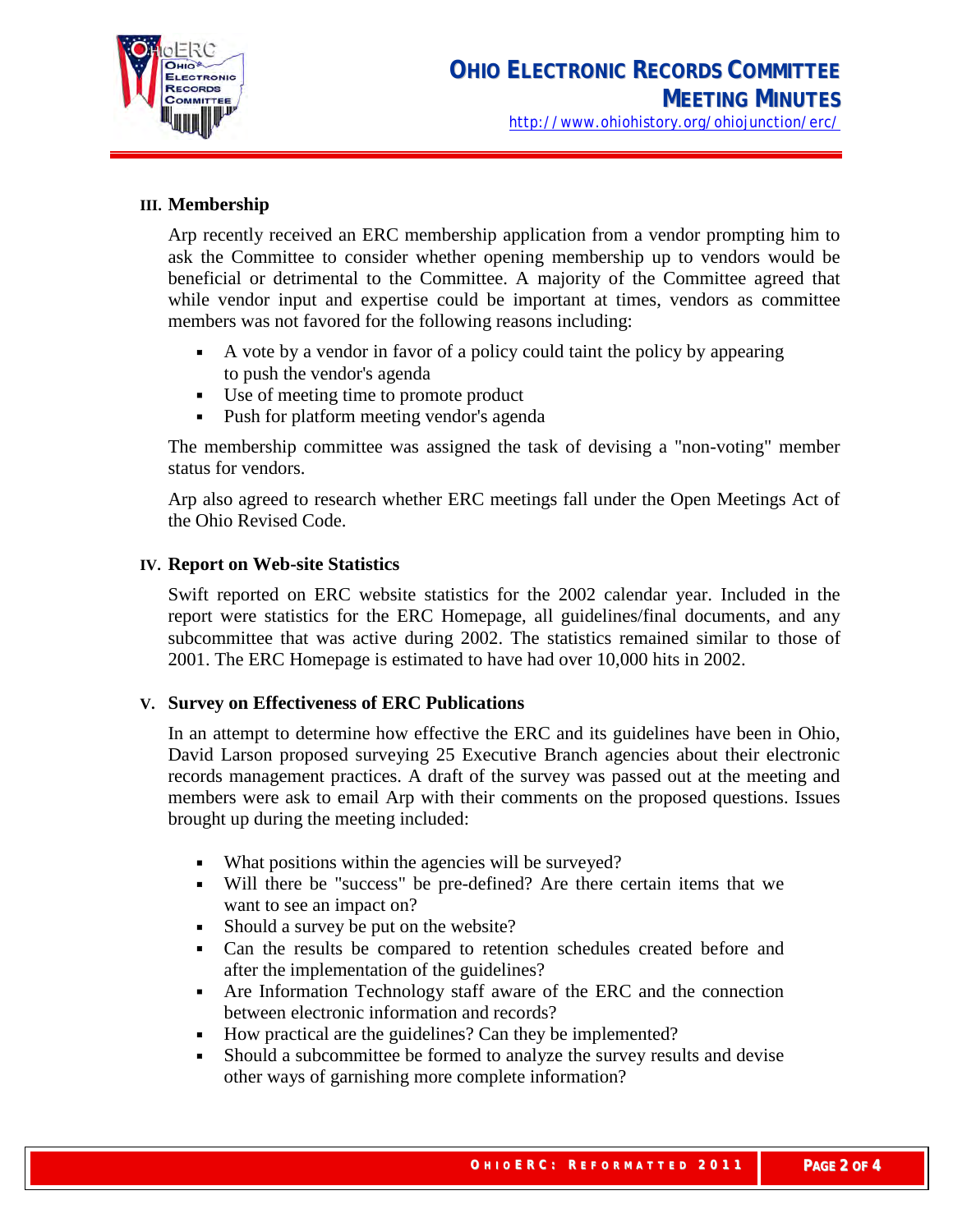

# **VI. Report on the National Science Foundation Grant**

The Ohio Historical Society, along with the Ohio Supercomputer Center and the Technology Policy Group at the Fisher College of Business submitted a grant proposal titled "A Systematic Approach to Defining Public electronic Records of Enduring Historical Value" to the National Science Foundation in November 2002. The grant asks for \$758,000 over two years to create a dataset to estimate the costs of archiving electronic records. The project would do this by:

- 1. Surveying and appraising electronic records from Ohio government agencies
- 2. Create a decision-making matrix to determine which electronic records must be maintained in electronic formats
- 3. Develop guidelines on how to create and maintain electronic records
- 4. Forecast the aggregate costs of preserving and maintaining electronic records

#### **VII.Report on the Imaging Sub-committee**

Schmidbauer reported that the Digital Imaging Guidelines needed to be updated to reflect changes in technology. The Imaging Revision Sub-committee will be making more procedural changes to the Digital Imaging Guidelines, rather than technical changes. The original recommendations were divided up among the sub-committee members to make the initial changes. The goal for those drafts was 9 January 2003. Once the draft is compiled, it will be emailed to committee members to review and comment on until 15 February 2003. At the 11 March 2003 meeting, the draft will be finalized and voted on by the sub-committee. The document should be ready for ERC approval for the 26 June 2003 meeting.

# **VIII. Report on State IT Security Policy Development**

Alt reported that on 5 December 2002, the Department of Administrative Services, pursuant to §125.021 of the Ohio Revised Code, issued six new Information Technology Security Policies. A working group of twelve agencies along with security experts are currently working on a second set of policies to be published later in 2003.

# **IX. Modification of the Ohio Trustworthy Information Systems Handbook**

Arp proposed six areas of modification to the Ohio TIS. The first area of modification is to Section 7 "How Important is you Information?" A risk analysis will be added. At the end of each of the five criteria sections, the TIS will list criteria for low, medium, and high threat records or systems based on the afore mentioned risk analysis.

A vote was taken with all in favor of the modifications. Arp will send the changes to the ERC listserv when it is complete.